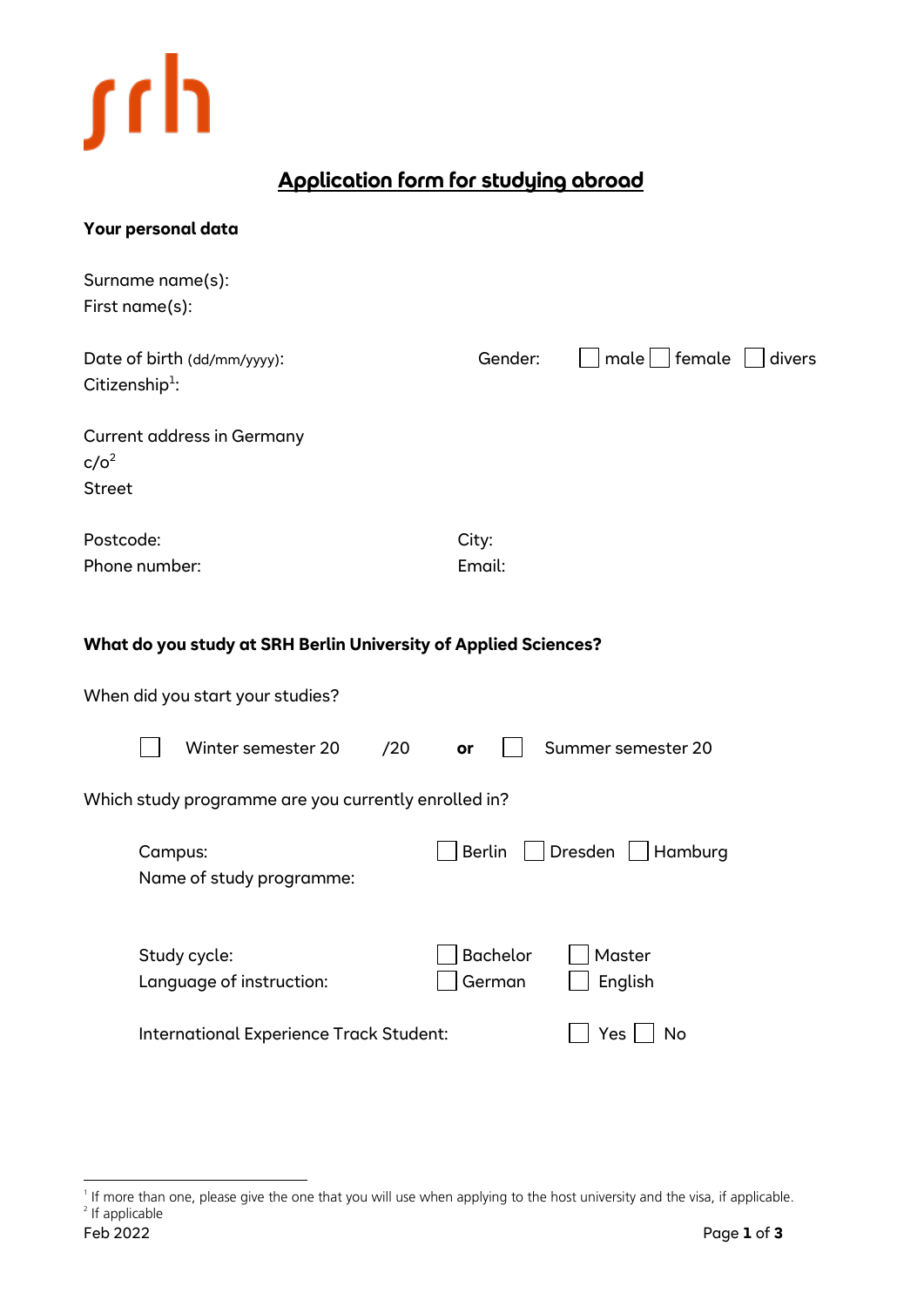

### **YOUR SEMESTER(S) ABROAD**

| Which semester(s) would you like to spend at our partner university? |  |  |  |  |
|----------------------------------------------------------------------|--|--|--|--|
|                                                                      |  |  |  |  |

Fall/winter semester only 20

Spring/summer semester only 20

Entire academic year 20 / 20

| What semester(s) would your semester abroad be $(3th,5th)$ ? |
|--------------------------------------------------------------|
| Is it mandatory $\Box$ or voluntary? $\Box$                  |

Have you ever participated in an ERASMUS+ or PROMOS sponsored program?

 $\Box$  Yes, I have participated in ERASMUS or PROMOS study abroad\*

Yes, I have participated in ERASMUS or PROMOS internship abroad\*

 No, I have never participated in an ERASMUS or PROMOS sponsored program \*Please provide detailed information on a separate sheet.

Please list your top three choices according to your priorities. If there are only one or two universities you are interested in attending, priority 2 and/or 3 may be left blank.

|     | <b>Priority   Partner University</b> | City | Country |
|-----|--------------------------------------|------|---------|
| 1st |                                      |      |         |
| 2nd |                                      |      |         |
| 3rd |                                      |      |         |

# **YOUR LANGUAGE SKILLS**

Please answer the following questions regarding your language skills:

| What is/are your native language(s)?                |  |
|-----------------------------------------------------|--|
| Which language course(s) are you currently taking   |  |
| at SRH Berlin? Please list language and level (e.g. |  |
| "Spanish A1.2").                                    |  |
| In which language(s) do you plan to take courses    |  |
| abroad? (This question does not refer to language   |  |
| classes, but to the academic classes you will take  |  |
| abroad.)                                            |  |
| What is your language level in the planned language |  |
| of instruction?                                     |  |